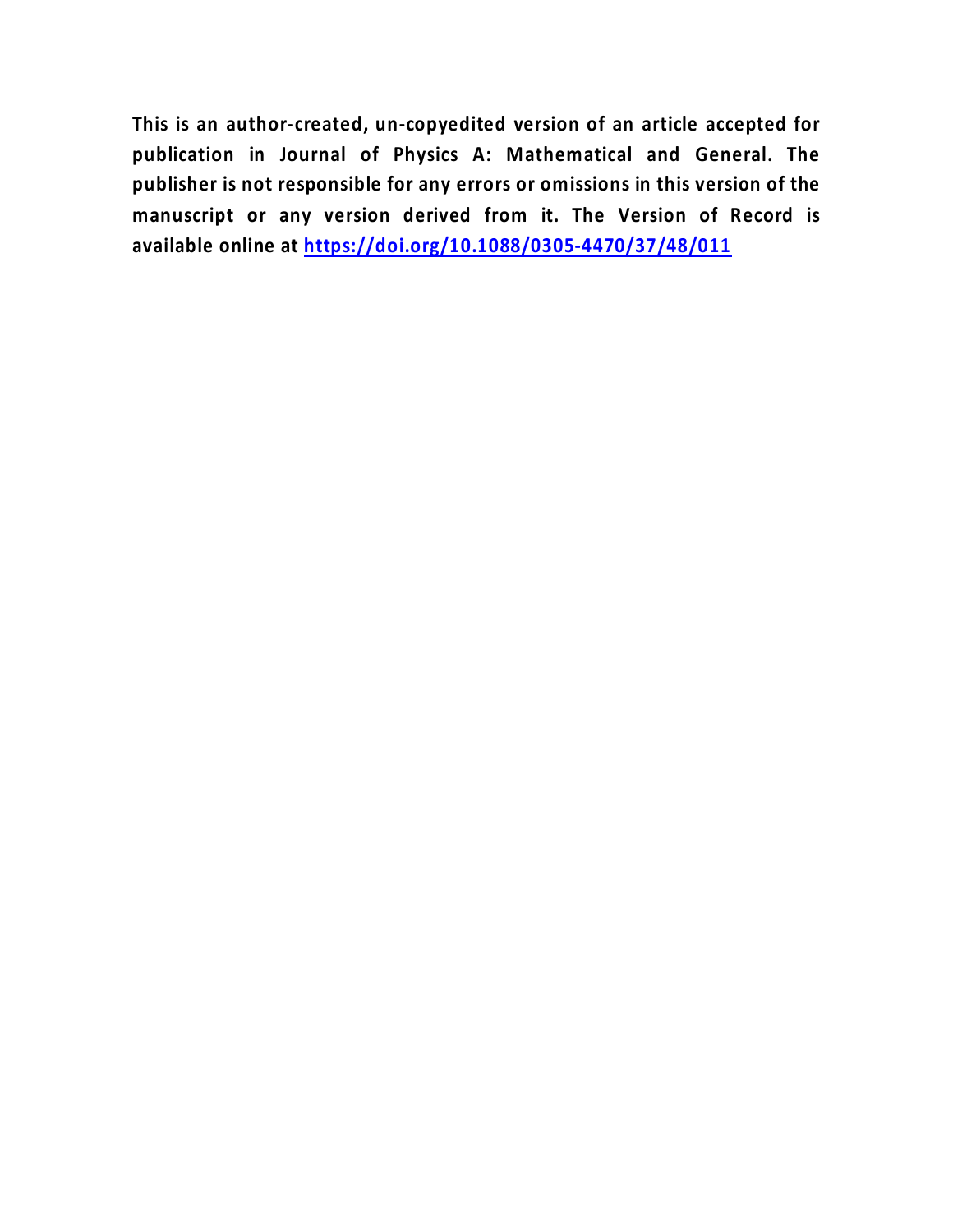# **Classical Harmonic Oscillator with Dirac-like Parameters and Possible Applications**

#### **H C Rosu**‡**, O Cornejo-Perez, R L ´ opez-Sandoval ´**

Instituto Potosino de Investigación Científica y Tecnológica, (IPICyT), Apdo Postal 3-74 Tangamanga, 78231 San Luis Potosí, MEXICO

**Abstract.** We obtain a class of parametric oscillation modes that we call K-modes with damping and absorption that are connected to the classical harmonic oscillator modes through the "supersymmetric" one-dimensional matrix procedure similar to relationships of the same type between Dirac and Schrödinger equations in particle physics. When a single coupling parameter, denoted by K, is used, it characterizes both the damping and the dissipative features of these modes. Generalizations to several K parameters are also possible and lead to analytical results. If the problem is passed to the physical optics (and/or acoustics) context by switching from the oscillator equation to the corresponding Helmholtz equation, one may hope to detect the K-modes as waveguide modes of specially designed waveguides and/or cavities.

PACS number(s): 12.60.Jv, 11.30.Pb

# **1**. *Introduction.*

Factorizations of differential operators describing simple mechanical motion have been only occasionally used in the past, although in quantum mechanics the procedure led to a vast literature under the name of supersymmetric quantum mechanics initiated by a paper of Witten [\[1\]](#page-8-0). However, as shown by Rosu and Reyes [\[2\]](#page-8-1), for the damped Newtonian free oscillator the factorization method could generate interesting results even in an area settled more than three centuries ago. In the following, we apply some of the supersymmetric schemes to the basic classical harmonic oscillator. In particular, we show how a known connection in particle physics between Dirac and Schrödinger equations could lead in the case of harmonic motion to chirped (i.e., time-dependent) frequency oscillator equations whose solutions are a class of oscillatory modes depending on one more parameter, denoted by K in this work, besides the natural circular frequency  $\omega_0$ . The parameter K characterizes both the damping and the losses of these "supersymmetric" partner modes. Moreover, we do not limit this study to one K parameter extending it to several such parameters still getting analytic results. Guided by mathematical equivalence, possible applications in several areas of physics are identified.

<span id="page-1-0"></span>**2**. *Classical harmonic oscillator: The Riccati approach.* The harmonic oscillator can be described by one of the simplest Riccati equation

$$
u' + u2 + \kappa \omega_02 = 0, \qquad \kappa = \pm 1 , \qquad (1)
$$

<span id="page-1-1"></span>where the plus sign is for the normal case whereas the minus sign is for the up side down case. Indeed, employing  $u = \frac{w'}{w}$  $\frac{w}{w}$  one gets the harmonic oscillator differential equation

$$
w'' + \kappa \omega_0^2 w = 0 , \qquad (2)
$$

with the solutions

$$
w_b = \begin{cases} W_+ \cos(\omega_0 t + \varphi_+) & \text{if } \kappa = 1 \\ W_- \sinh(\omega_0 t + \varphi_-) & \text{if } \kappa = -1 \end{cases}
$$

‡ e-mail: hcr@ipicyt.edu.mx files hokiop2 in iop,hosept.pdf/Sept28/2004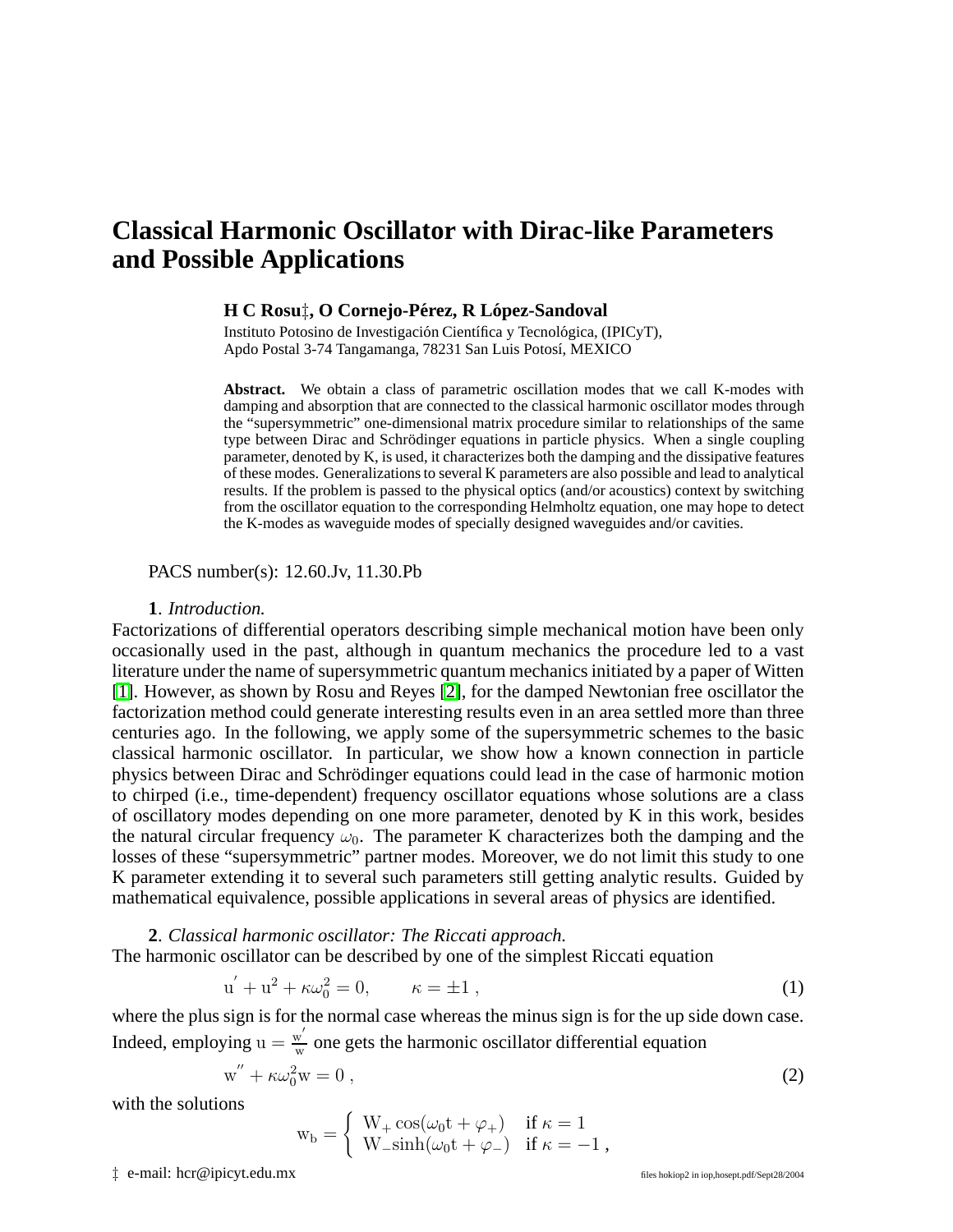where  $W_{\pm}$  and  $\varphi_{\pm}$  are amplitude and phase parameters, respectively, which can be ignored in the following.

The particular Riccati solution of Eq. [\(1\)](#page-1-0) are

$$
\mathrm{u_p} = \left\{ \begin{array}{ll} -\omega_0 \mathrm{tan}(\omega_0 \mathrm{t}) & \text{if } \kappa = 1 \\ \omega_0 \mathrm{coth}(\omega_0 \mathrm{t}) & \text{if } \kappa = -1 \ . \end{array} \right.
$$

It is well known that the particular Riccati solutions enter as nonoperatorial part in the common factorizations of the second-order linear differential equations that are directly related to the Darboux isospectral transformations [\[3\]](#page-8-2).

<span id="page-2-0"></span>Thus, for Eq. [\(2\)](#page-1-1) one gets ( $D_t = \frac{d}{dt}$ )

$$
(D_t + u_p) (D_t - u_p) w = w'' + (-u'_p - u_p^2) w = 0.
$$
 (3)

To fix the ideas, we shall use the terminology of Witten's supersymmetric quantum mechanics and call Eq. [\(3\)](#page-2-0) the bosonic equation. We stress here that the supersymmetric terminology is used in this paper only for convenience and should not be taken literally. Thus, the supersymmetric partner (or fermionic) equation of Eq. [\(3\)](#page-2-0) is obtained by reversing the factorization brackets

$$
\left(D_t - u_p\right)\left(D_t + u_p\right) w_f = w^{''} + (u_p^{'} - u_p^2) w = w^{''} + \omega_f^2(t) w = 0\,,\tag{4}
$$

<span id="page-2-1"></span>which is related to the fermionic Riccati equation

$$
u' - u2 - \omega_f2(t) = 0,
$$
\n(5)

where the free term  $\omega_f^2$  is the following function of time

$$
\omega_{f}^2(t)=u_{p}^{'}-u_{p}^2=\left\{\begin{array}{ll} \omega_0^2(-1-2tan^2\omega_0 t) & \text{if } \kappa=1\\ \omega_0^2(1-2\text{coth}^2\omega_0 t) & \text{if } \kappa=-1\;.\end{array}\right.
$$

The solutions (fermionic zero modes) of Eq. [\(4\)](#page-2-1) are given by

$$
w_f = \begin{cases} \frac{-\omega_0}{\cos(\omega_0 t)} & \text{if } \kappa = 1\\ \frac{\omega_0}{\sinh(\omega_0 t)} & \text{if } \kappa = -1 \end{cases}
$$

and thus present strong periodic singularities in the first case and just one singularity at the origin in the second case. These 'partner' oscillators, as well as those to be discussed in the following, are parametric oscillators, i.e., of time-dependent frequency. Moreover, their frequencies can become infinite (periodically). In general, signals of this type are known as chirps. 'Infinite' chirps could be produced, in principle, in very special astrophysical circumstances, e.g., close to black hole horizons [\[4\]](#page-8-3).

#### **3**. *Matrix formulation.*

<span id="page-2-2"></span>Using the Pauli matrices  $\sigma_y =$  $\begin{pmatrix} 0 & -i \\ i & 0 \end{pmatrix}$  and  $\sigma_x =$  $\left(\begin{array}{cc} 0 & 1 \\ 1 & 0 \end{array}\right)$ , we write the matrix equation

$$
\hat{\mathcal{D}}_0 W \equiv [\sigma_y D_t + \sigma_x(iu_p)]W = 0 , \qquad (6)
$$

where  $W =$  $\left($  w<sub>1</sub>  $W_2$  $\setminus$ is a two component spinor. Eq. [\(6\)](#page-2-2) is equivalent to the following decoupled equations

$$
(iD_t + iu_p)w_1 = 0 \t\t(7)
$$

$$
(-iD_t + iu_p)w_2 = 0.
$$
\n
$$
(8)
$$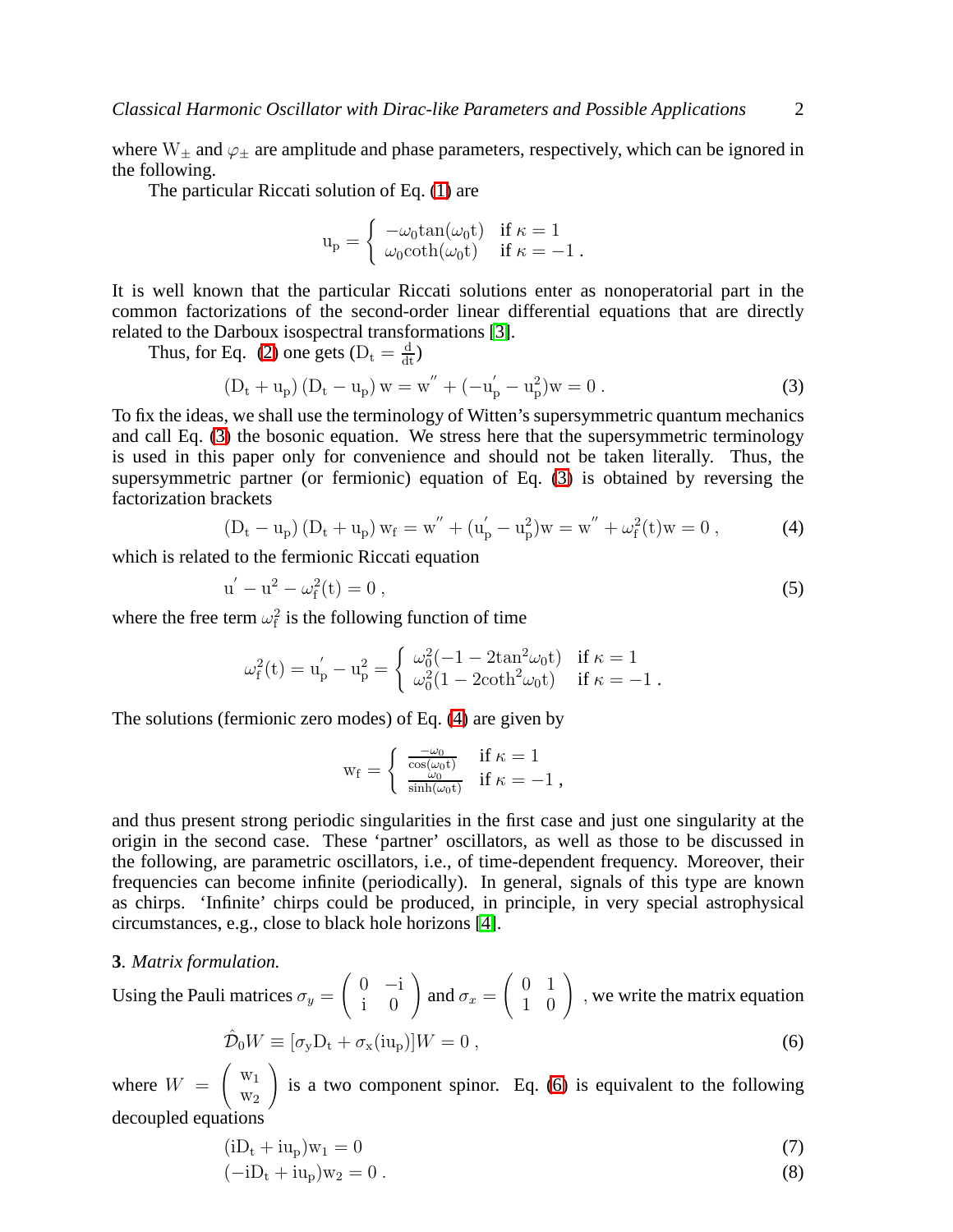Solving these equations one gets  $w_1 \propto \omega_0 / \cos(\omega_0 t)$  and  $w_2 \propto \omega_0 \cos(\omega_0 t)$  for the  $\kappa = 1$  case and  $w_1 \propto \omega_0/\sinh(\omega_0 t)$  and  $w_2 \propto \omega_0 \sinh(\omega_0 t)$  for the  $\kappa = -1$  case. Thus, we obtain

$$
W = \left(\begin{array}{c} \mathbf{w}_1 \\ \mathbf{w}_2 \end{array}\right) = \left(\begin{array}{c} \mathbf{w}_f \\ \mathbf{w}_b \end{array}\right) . \tag{9}
$$

This shows that the matrix equation is equivalent to the two second-order linear differential equations of bosonic and fermionic type, Eq. [\(2\)](#page-1-1) and Eq. [\(4\)](#page-2-1), respectively, a result quite well known in particle physics. Indeed, a comparison with the true Dirac equation with a Lorentz scalar potential  $S(x)$ 

$$
[-i\sigma_y D_x + \sigma_x (m + S(x))]W = EW , \qquad (10)
$$

shows that Eq. [\(6\)](#page-2-2) corresponds to a Dirac spinor of 'zero mass' and 'zero energy' in an *imaginary* scalar 'potential'  $iu_p(t)$ . We remind that a detailed discussion of the Dirac equation in the supersymmetric approach has been provided by Cooper *et al* [\[5\]](#page-8-4) in 1988. They showed that the Dirac equation with a Lorentz scalar potential is associated with a susy pair of Schroedinger Hamiltonians. This result has been used later by many authors in the particle physics context [\[6\]](#page-8-5).

## **4**. *Extension through parameter* K*.*

We now come to the main issue of this work. Consider the slightly more general Dirac-like equation

$$
\hat{\mathcal{D}}_K W \equiv [\sigma_y D_t + \sigma_x (i u_p + K)] W = K W , \qquad (11)
$$

where K is a (not necessarily positive) real constant. On the left hand side of the equation, K stands as an (imaginary) mass parameter of the Dirac spinor, whereas on the right hand side it corresponds to the energy parameter. Thus, we have an equation equivalent to a Dirac equation for a spinor of mass iK at the fixed energy  $E = iK$ . This equation can be written as the following system of coupled equations

$$
iD_t w_1 + (iu_p + K)w_1 = Kw_2 \tag{12}
$$

$$
-iD_{t}w_{2} + (iu_{p} + K)w_{2} = Kw_{1}.
$$
\n(13)

The decoupling can be achieved by applying the operator in Eq. (13) to Eq. (12) . For the fermionic spinor component one gets

$$
D_{t}^{2}w_{1}^{+} - \omega_{0}^{2} \left[ (1 + 2 \tan^{2} \omega_{0} t) + i \frac{2K}{\omega_{0}} \tan \omega_{0} t \right] w_{1}^{+} = 0 \quad \text{for } \kappa = 1 \tag{14}
$$

$$
D_t^2 w_1^- + \omega_0^2 \Big[ (1 - 2 \coth^2 \omega_0 t) + i \frac{2K}{\omega_0} \coth \omega_0 t \Big] w_1^- = 0 \quad \text{for } \kappa = -1 , \qquad (15)
$$

whereas the bosonic component fulfills

$$
D_{t}^{2}w_{2}^{+} + \omega_{0}^{2}\Big[1 - i\frac{2K}{\omega_{0}}\tan\omega_{0}t\Big]w_{2}^{+} = 0 \quad \text{for } \kappa = 1
$$
 (16)

$$
D_t^2 w_2^- - \omega_0^2 \Big[ 1 - i \frac{2K}{\omega_0} \coth \omega_0 t \Big] w_2^- = 0 \quad \text{for } \kappa = -1 . \tag{17}
$$

The solutions of the bosonic equations are expressed in terms of the Gauss hypergeometric functions  ${}_2F_1$ 

$$
w_2^+(t; \alpha_+, \beta_+) = \alpha_+ z_1^{(p-\frac{1}{2})} z_2^{(q-\frac{1}{2})} {}_2F_1 \left[ p+q, p+q-1, 2p; -\frac{1}{2}z_1 \right]
$$

$$
-\beta_+ e^{-2ip\pi} 4^{(p-\frac{1}{2})} z_1^{-(p-\frac{1}{2})} z_2^{(q-\frac{1}{2})} {}_2F_1 \left[ q-p, q-p+1, 2-2p; -\frac{1}{2}z_1 \right] \tag{18}
$$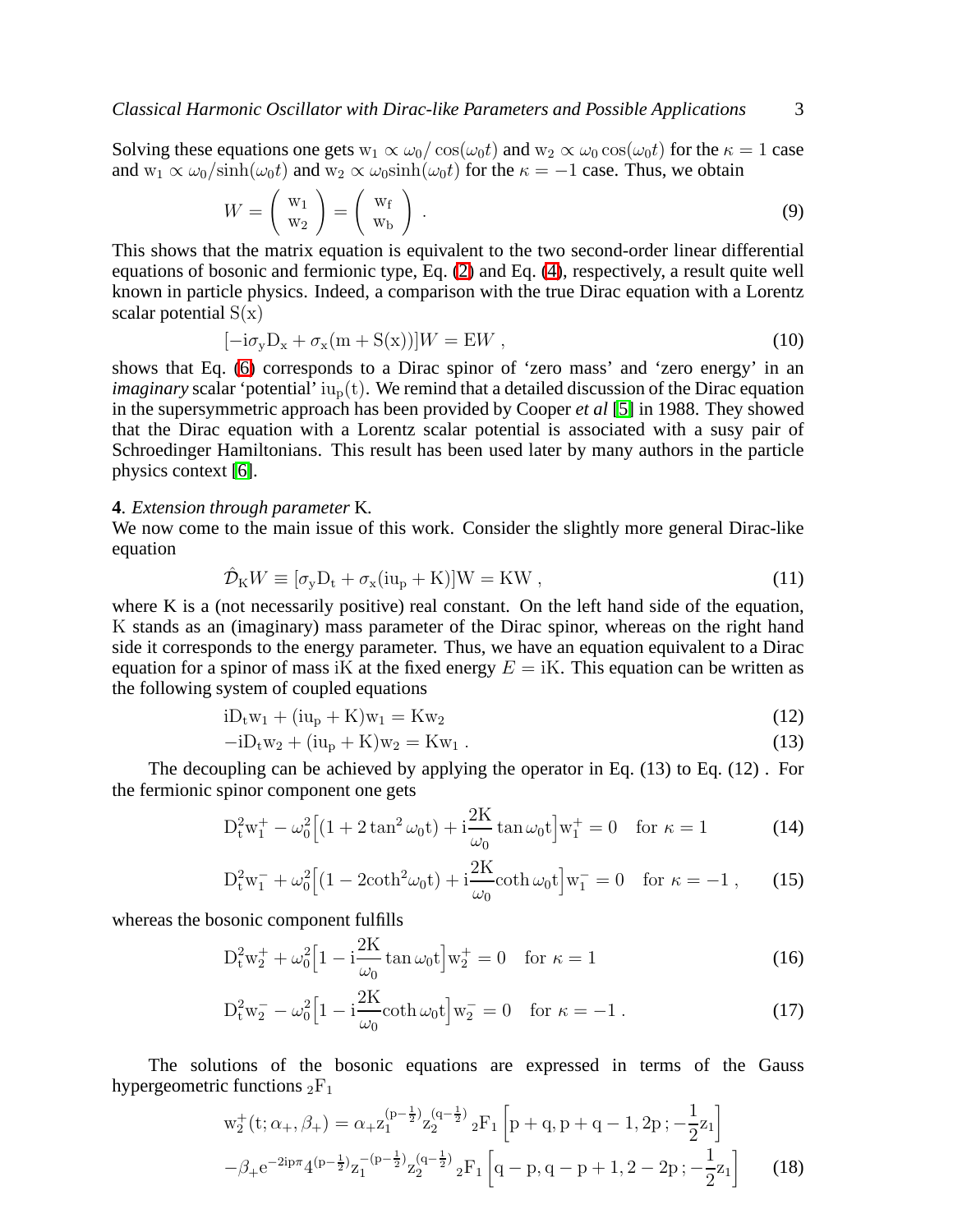and

$$
w_2^-(t; \alpha_-, \beta_-) = \alpha_- z_3^r z_4^s {}_2F_1 \left[ r + s, r + s + 1, 1 + 2r; \frac{1}{2} z_3 \right]
$$
  
+  $\beta_- 4^r z_3^{-r} z_4^s {}_2F_1 \left[ s - r + 1, s - r, 1 - 2r; \frac{1}{2} z_3 \right],$  (19)

where the variables  $z_i$  ( $i = 1, ..., 4$ ) are given in the following form:

$$
z_1 = i \tan(\omega_0 t) - 1
$$
,  $z_2 = i \tan(\omega_0 t) + 1$ ,  $z_3 = \coth(\omega_0 t) + 1$ ,  $z_4 = \coth(\omega_0 t) - 1$ ,

respectively. The parameters are the following:

$$
p = \frac{1}{2} \left( 1 + \sqrt{1 - \frac{2K}{\omega_0}} \right), \quad q = \frac{1}{2} \left( 1 + \sqrt{1 + \frac{2K}{\omega_0}} \right), \quad r = \frac{1}{2} \sqrt{1 + i \frac{2K}{\omega_0}}, \quad s = \frac{1}{2} \sqrt{1 - i \frac{2K}{\omega_0}}.
$$

The fermionic zero modes can be obtained as the inverse of the bosonic ones. Thus

$$
w_1^+ = \frac{1}{w_2^+(t; \alpha_+, \beta_+)}, \quad w_1^- = \frac{1}{w_2^-(t; \alpha_-, \beta_-)}.
$$
 (20)

A comparison of  $w_1^+$  with the common  $1/\cos t$  fermionic mode is displayed in Figures (3) and (4).

In the small K regime,  $K \ll \omega_0$ , one gets

$$
w_2^+(t; \alpha_+, \beta_+) \approx \alpha_+ z_1^{(p-\frac{1}{2})} z_2^{(q-\frac{1}{2})} {}_2F_1[2, 1, 2 - \frac{K}{\omega_0}; -\frac{1}{2}z_1(t)] -
$$
  

$$
\beta_+ e^{-2ip\pi} 4^{(p-\frac{1}{2})} z_1^{-(p-\frac{1}{2})} z_2^{(q-\frac{1}{2})} {}_2F_1\left[\frac{K}{\omega_0}, 1 + \frac{K}{\omega_0}, \frac{K}{\omega_0}; -\frac{1}{2}z_1(t)\right]
$$
(21)

and

$$
w_2^-(t; \alpha_-, \beta_-) \approx \alpha_- z_3^r z_4^s {}_2F_1 \Big[ 1, 2, 2 + i \frac{K}{\omega_0}; \frac{1}{2} z_3(t) \Big] +
$$
  

$$
\beta_- 4^r z_3^{-r} z_4^s {}_2F_1 \Big[ 1 - i \frac{K}{\omega_0}, -i \frac{K}{\omega_0}, -i \frac{K}{\omega_0}; \frac{1}{2} z_3(t) \Big].
$$
 (22)

Examining the bosonic equations, one can immediately see that the resonant frequencies acquired resistive time-dependent losses whose relative strength is given by the parameter K. The fermionic equations having time-dependent real parts of the frequency can be interpreted as parametric oscillators which are also affected by losses through the imaginary part.

# **5**. *More* K *parameters.*

A more general case in this scheme is to consider the following matrix Dirac-like equation

$$
\begin{bmatrix}\n\begin{pmatrix}\n0 & -i \\
i & 0\n\end{pmatrix} D_t +\n\begin{pmatrix}\n0 & 1 \\
1 & 0\n\end{pmatrix}\n\begin{pmatrix}\ni u_p + K_1 & 0 \\
0 & i u_p + K_2\n\end{pmatrix}\n\end{bmatrix}\n\begin{pmatrix}\nw_1 \\
w_2\n\end{pmatrix} =\n\begin{pmatrix}\nK'_1 & 0 \\
0 & K'_2\n\end{pmatrix}\n\begin{pmatrix}\nw_1 \\
w_2\n\end{pmatrix}.
$$
\n(23)

The system of coupled first-order differential equations will be now

$$
[-iD_{t} + iu_{p} + K_{2}]w_{2} = K'_{1}w_{1}
$$
\n(24)

$$
[iD_t + iu_p + K_1]w_1 = K'_2w_2
$$
 (25)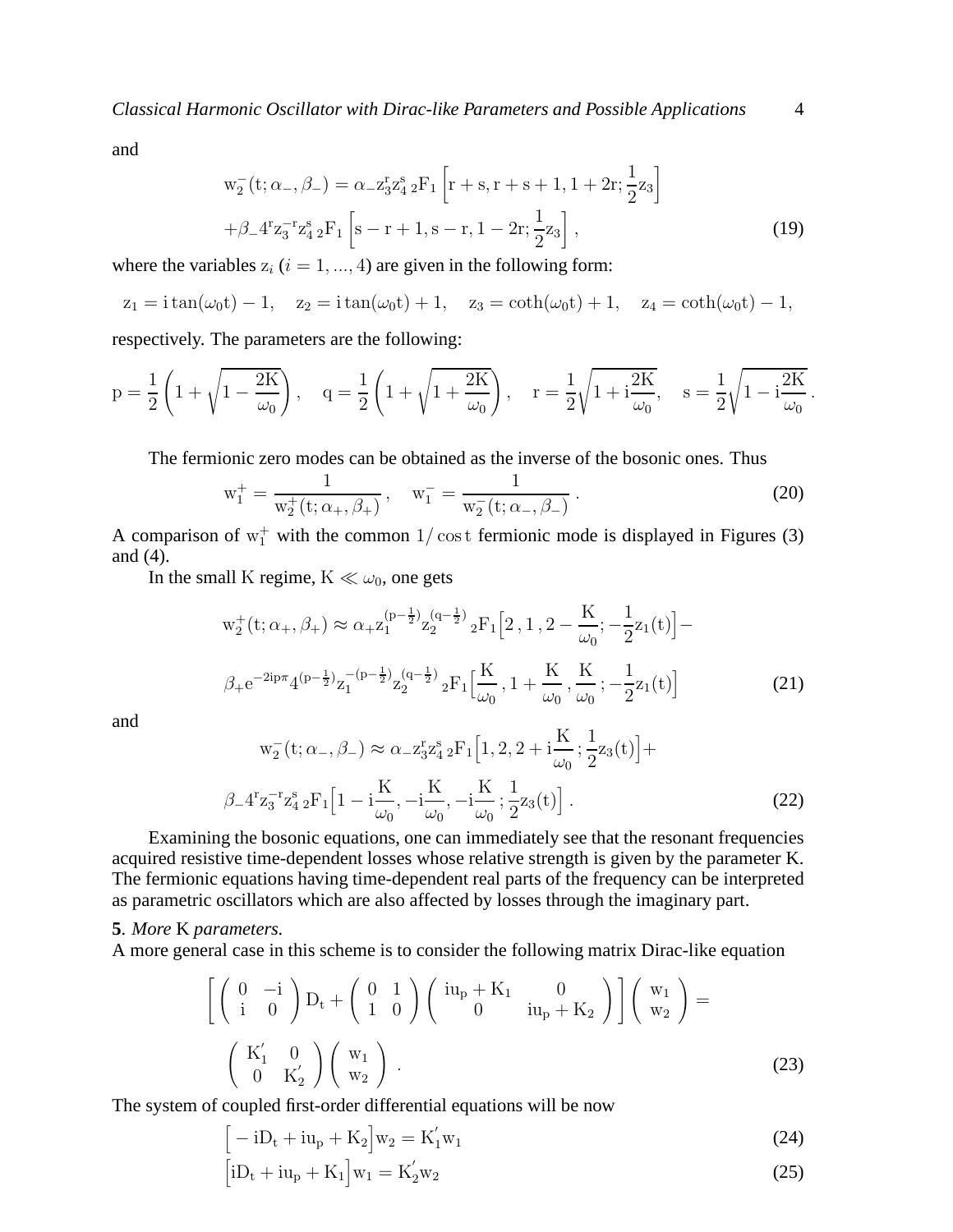and the equivalent second-order differential equations

$$
D_{t}^{2}w_{i} + [-i\Delta K]D_{t}w_{i} + [ \pm D_{t}u_{p} + i(K_{1} + K_{2})u_{p} + (K_{1}K_{2} - K_{1}'K_{2}') - u_{p}^{2}]w_{i} = 0, (26)
$$

<span id="page-5-2"></span>where the subindex  $i = 1, 2$  and  $\Delta K = K_1 - K_2$ . Under the gauge transformation

$$
\mathbf{w}_{i} = \mathbf{Z}_{i} \exp\left(-\frac{1}{2} \int^{t} \left[ -i\Delta \mathbf{K} \right] d\tau \right) = \mathbf{Z}_{i}(\mathbf{t}) e^{\frac{1}{2}i\mathbf{t}\Delta \mathbf{K}},\tag{27}
$$

one gets

$$
D_t^2 Z_i + Q_i(t) Z_i = 0,
$$
\n(28)

where the 'potentials' have the form

$$
Q_i(t) = \left[ \pm D_t u_p + i(K_1 + K_2)u_p + (K_1 K_2 - K_1' K_2') - u_p^2 \right] - \frac{1}{4} \left[ -i\Delta K \right]^2 (29)
$$

 $Q_{1,2}$  are functions that differ from the nonoperatorial parts in Eqs. [\(30](#page-5-0) - [33\)](#page-5-1) only by constant terms. Indeed, one can obtain easily the following equations:

<span id="page-5-0"></span>For the fermionic spinor component one gets

$$
D_t^2 Z_1^+ - \omega_0^2 \Big[1 + 2 \tan^2 \omega_0 t - \frac{(K_2 - K_1)^2}{4 \omega_0^2} - \frac{K_1 K_2 - K_1^{'} K_2^{'}}{\omega_0^2} + i \frac{K_1 + K_2}{\omega_0} \tan \omega_0 t \Big] Z_1^+ = 0.30
$$

for  $\kappa = 1$ , and

$$
D_t^2 Z_1^- + \omega_0^2 \Big[1 - 2 \coth^2 \omega_0 t + \frac{(K_2 - K_1)^2}{4 \omega_0^2} + \frac{K_1 K_2 - K_1^{'} K_2^{'}}{\omega_0^2} + i \frac{K_1 + K_2}{\omega_0} \coth \omega_0 t \Big] Z_1^- = 0.31)
$$

for  $\kappa = -1$ .

The bosonic component fulfills

$$
D_t^2 Z_2^+ + \omega_0^2 \Big[1 + \frac{(K_2 - K_1)^2}{4\omega_0^2} + \frac{K_1 K_2 - K_1^{'} K_2^{'}}{\omega_0^2} - i \frac{K_1 + K_2}{\omega_0} \tan \omega_0 t \Big] Z_2^+ = 0, \text{ (32)}
$$

<span id="page-5-1"></span>for  $\kappa = 1$ , and

$$
D_t^2 Z_2^- - \omega_0^2 \Big[ 1 - \frac{(K_2 - K_1)^2}{4\omega_0^2} - \frac{K_1 K_2 - K_1' K_2'}{\omega_0^2} - i \frac{K_1 + K_2}{\omega_0} \coth \omega_0 t \Big] Z_2^- = 0 , \text{(33)}
$$

for  $\kappa = -1$ . When  $K_1 = K_2 = K$  one gets the particular case studied in full detail above.

The more general 'bosonic' modes have the form:

$$
Z_{2}^{+}(t; \alpha_{+}, \beta_{+}) = \alpha_{+} [\tan(\omega_{0}t) - i]^{\frac{\Omega_{1}}{4\omega_{0}}} [\tan(\omega_{0}t) + i]^{\frac{\Omega_{2}}{4\omega_{0}}}
$$
  
\n
$$
{}_{2}F_{1} \left[ \frac{\Omega_{1} + \Omega_{2}}{4\omega_{0}}, \frac{\Omega_{1} + \Omega_{2}}{4\omega_{0}} + 1, 1 + \frac{\Omega_{1}}{2\omega_{0}}; \frac{1}{2} (\tan(\omega_{0}t) - i) \right]
$$
  
\n
$$
+ \beta_{+} (-1)^{-\frac{\Omega_{1}}{2\omega_{0}}} [\tan(\omega_{0}t) - i]^{-\frac{\Omega_{1}}{4\omega_{0}}} [\tan(\omega_{0}t) + i]^{\frac{\Omega_{2}}{4\omega_{0}}}
$$
  
\n
$$
{}_{2}F_{1} \left[ \frac{\Omega_{2} - \Omega_{1}}{4\omega_{0}}, \frac{\Omega_{2} - \Omega_{1}}{4\omega_{0}} + 1, 1 - \frac{\Omega_{1}}{2\omega_{0}}; \frac{1}{2} (\tan(\omega_{0}t) - i) \right]
$$
  
\n(34)

and

$$
Z_2^-(t; \alpha_-, \beta_-) = \alpha_-[\coth(\omega_0 t) - 1]^{\frac{\Omega_3}{4\omega_0}}[\coth(\omega_0 t) + 1]^{\frac{\Omega_4}{4\omega_0}}{}_2F_1\left[\frac{\Omega_3 + \Omega_4}{4\omega_0} + 1, \frac{\Omega_3 + \Omega_4}{4\omega_0}, 1 + \frac{\Omega_3}{2\omega_0}; -\frac{1}{2}(\coth(\omega_0 t) - 1)\right]{}+\beta_-(-1)^{-\frac{\Omega_3}{2\omega_0}}4^{\frac{\Omega_3}{2\omega_0}}[\coth(\omega_0 t) - 1]^{-\frac{\Omega_3}{4\omega_0}}[\coth(\omega_0 t) + 1]^{\frac{\Omega_4}{4\omega_0}}{}_2F_1\left[\frac{\Omega_3 - \Omega_4}{4\omega_0}, \frac{\Omega_4 - \Omega_3}{4\omega_0} + 1, 1 - \frac{\Omega_3}{2\omega_0}; -\frac{1}{2}(\coth(\omega_0 t) - 1)\right],
$$
\n(35)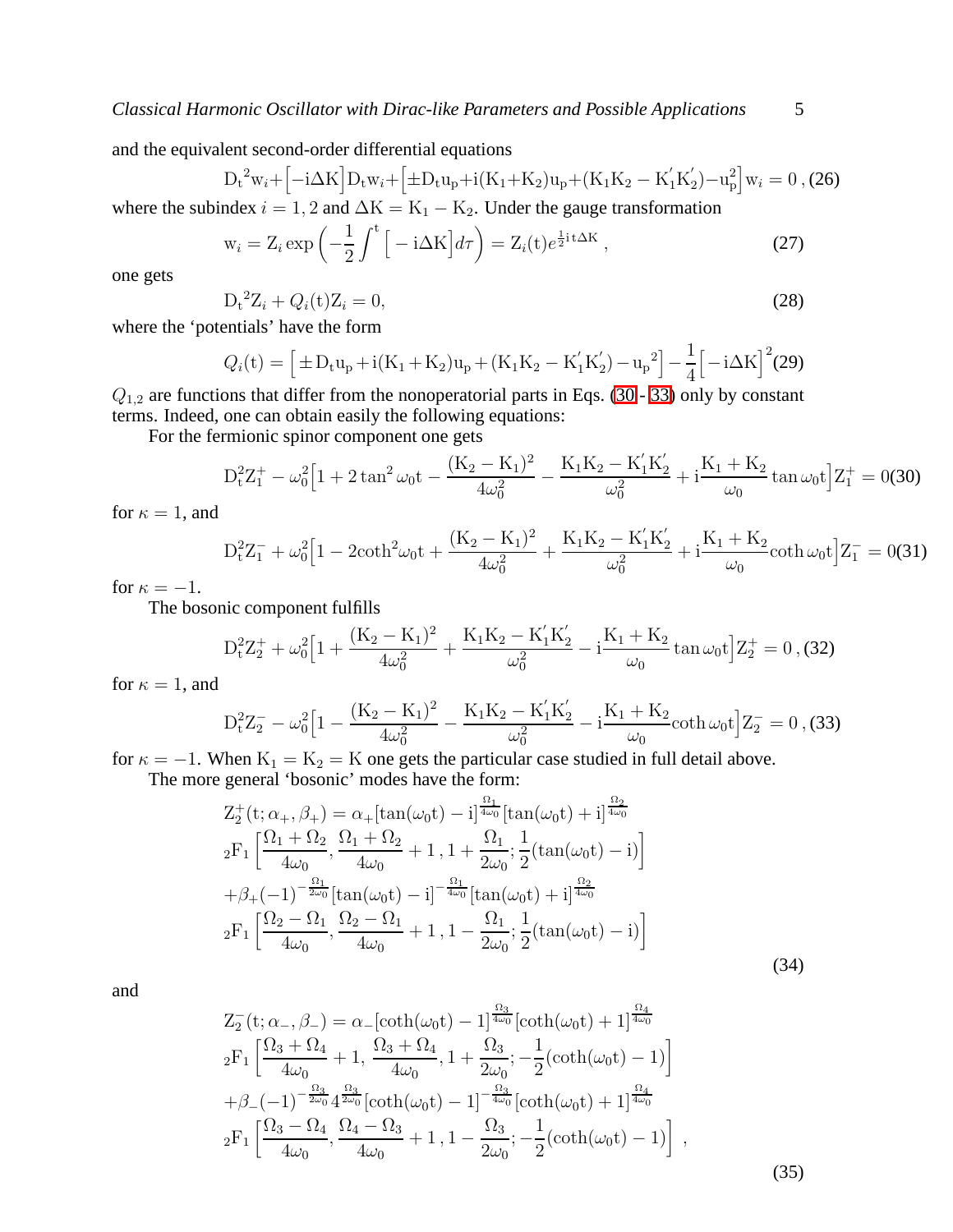where

$$
\Omega_1 = \left(4\omega_0^2 + (K_1 + K_2)^2 + 4[(K_1 + K_2)\omega_0 - K_1'K_2']\right)^{1/2},
$$
  
\n
$$
\Omega_2 = \left(4\omega_0^2 + (K_1 + K_2)^2 - 4[(K_1 + K_2)\omega_0 + K_1'K_2']\right)^{1/2},
$$
  
\n
$$
\Omega_3 = \left(4\omega_0^2 - (K_1 + K_2)^2 - 4[i(K_1 + K_2)\omega_0 - K_1'K_2']\right)^{1/2},
$$
  
\n
$$
\Omega_4 = \left(4\omega_0^2 - (K_1 + K_2)^2 + 4[i(K_1 + K_2)\omega_0 + K_1'K_2']\right)^{1/2}.
$$

# **6.** *Applications.*

#### *6.1 Waveguides.*

In view of the correspondence between mechanics and optics, one can also provide an interpretation in terms of the Helmholtz optics for light propagation in waveguides of special profiles. The supersymmetry of the Helmholtz equation has been studied by Wolf and collaborators [\[7\]](#page-9-0). To get the waveguide application, one should switch from the temporal independent variable to a spatial variable  $t \rightarrow x$  along which we consider the inhomogeneity of the fiber whereas the propagation of beams is along another supplementary spatial coordinate z. Thus, we turn the equations (14-17) into Helmholtz waveguide equations of the type (we take  $c = 1$ )

$$
[\partial_z^2 + \partial_x^2 + \omega_0^2 n^2(x)]\varphi(x, z) = 0 , \qquad (36)
$$

<span id="page-6-0"></span>where the modes  $\varphi(x, z)$  can be written in the form  $w_{1,2}(x)e^{-ik_z z}$  for a fixed wavenumber  $k_z$ in the propagating coordinate that is common to both wavefunctions and the index profiles correspond to two pairs of bosonic-fermionic waveguides and are given by

$$
n_b^2(x) \sim 1 - i \frac{2K}{k_0} \tan(k_0 x) \,, \quad n_f^2(x) \sim -(1 + 2 \tan^2(\omega_0 x)) - i \frac{2K}{k_0} \tan(k_0 x) \,, \text{(37)}
$$

<span id="page-6-1"></span>and

$$
n_b^2(x) \sim -1 - i \frac{2K}{k_0} \coth(k_0 x) , \quad n_f^2(x) \sim 1 - 2 \coth^2(k_0 x) + i \frac{2K}{k_0} \coth(k_0 x) ,
$$
 (38)

respectively. In our units  $k_0 = \omega_0$ . Eqs. [\(37,](#page-6-0) [38\)](#page-6-1) can be obtained from Riccati equations of the type ( $c \neq 1$ )

$$
\omega_0^2 n_{f,b}^2(x) / c^2 = k^2 \mp R_x - R^2 , \qquad (39)
$$

where  $R(x)$  are Riccati solutions directly related to the Riccati solutions discussed in the previous sections.

According to Chumakov and Wolf [\[7\]](#page-9-0) a second waveguide interpretation is possible describing two different Gaussian beams, bosonic and fermionic, whose small difference in frequency is given in terms of a small parameter  $\epsilon$  (wavelength/beam width), propagating in the *same* waveguide. In this interpretation, the index profile is the same for both beams. For illustration, let us take the normal oscillator Riccati solution in the space variable x, i.e., tank<sub>0</sub>x that we approximate to first order linear Taylor term  $k_0x$ . Then, the two beam interpretation leads to the following Riccati equation (for details, see the paper of Chumakov and Wolf)

$$
\omega_{1,2}^2 n^2(x) - \omega_0^2 n^2(0) = \mp k_0 - k_0^2 x^2 (1 \mp \epsilon).
$$
 (40)

An almost exact, up to nonlinear corrections of order  $\epsilon^2$  and higher, supersymmetric pairing of the z wavenumbers (propagating constants) occurs, except for the 'ground state' one. As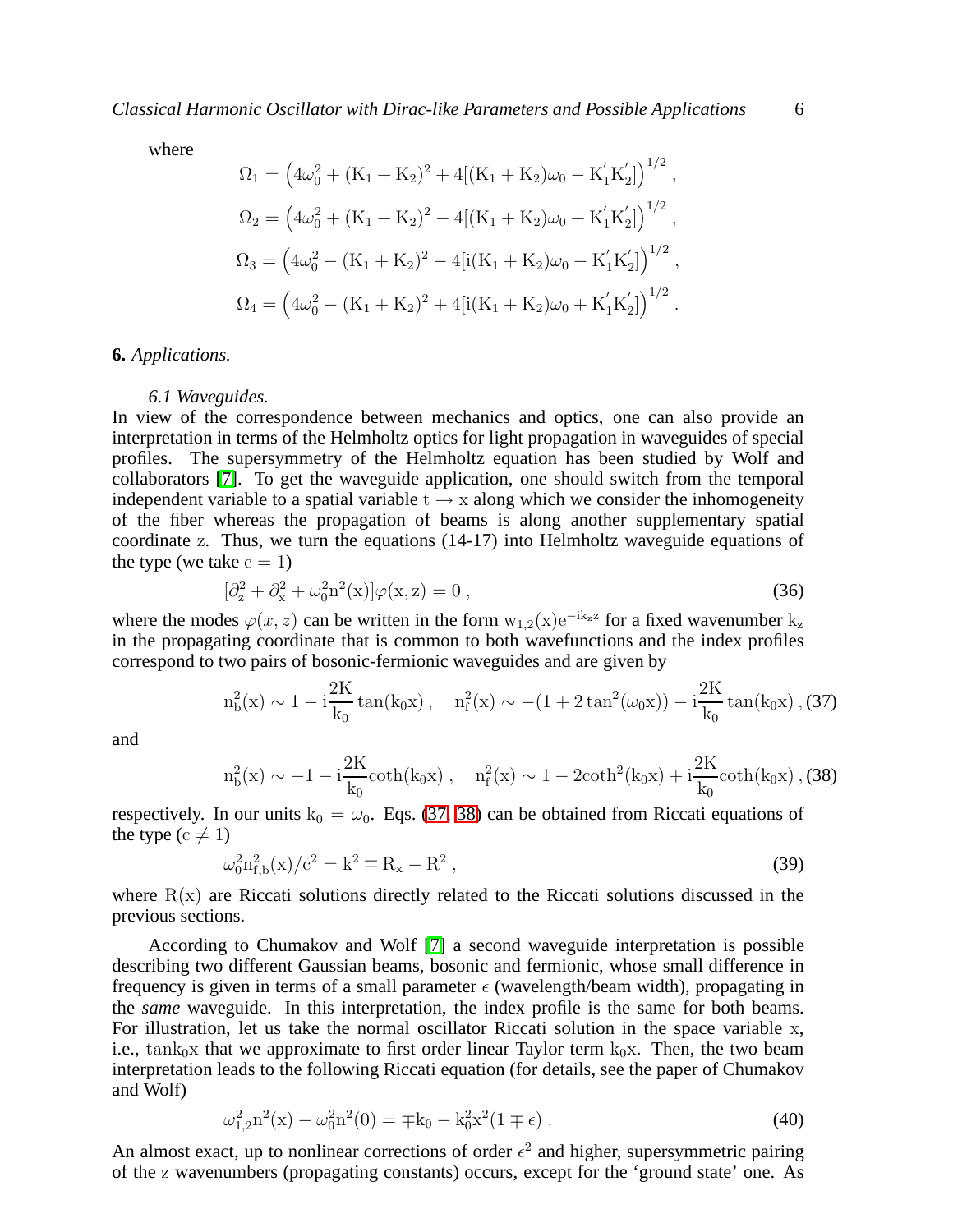noted by Chumakov and Wolf, supersymmetry connects in this case light beams of different frequencies but having the same wavelength in the propagation direction z. This approach is valid only in the paraxial approximation. Therefore, one should know the small x behaviour of the K-modes in order to hope to detect them through stable interference patterns along the waveguide axis.

#### *6.2 Cavity physics.*

Another very interesting application of the K-modes in a radial variable could be Schumann's resonances, i.e., the resonant frequencies of the sperical cavity provided by the Earth's surface and the ionosphere plasma layer [\[8\]](#page-9-1). The Schumann problem can be approached as a spherical Helmholtz equation  $[\nabla_{\rm r}^2 + k^2] \phi = 0$  with Robin type (mixed) boundary condition  $\frac{\partial \phi}{\partial n}|_S = C(\omega)\phi_S$ , where  $C(\omega)$  is expressed in terms of the skin depth  $\delta = \sqrt{2/(\mu_c \sigma \omega)}$  of the conducting wall,  $\mu_c$  is its permeability and  $\sigma$  is its conductivity. The eigenfrequencies fulfilling such boundary conditions can be written as follows

$$
\omega^2 \approx \omega_0^2 [(1 - I) + \mathrm{i} I], \qquad (41)
$$

<span id="page-7-0"></span>where  $I$  is a complicated expression in terms of skin depths and surface and volume integrals of Helmholtz solutions with Neumann boundary conditions  $\frac{\partial \phi}{\partial n}|_S = 0$ . It is worth noting the similarity between these improved values of Schumann's eigenfrequencies and the Keigenfrequencies. Moreover, using the  $Q$  parameter of the cavity, one can write Eq. [\(41\)](#page-7-0) in the form

$$
\omega^2 \approx \omega_0^2 \left[ \left( 1 - \frac{1}{Q} \right) + \mathrm{i} \frac{1}{Q} \right]. \tag{42}
$$

This form shows that the modification of the real part of  $\omega$  leads to a downward shift of the resonant frequencies, while the contribution to the imaginary component changes the rate of decay of the modes.

We point out that Jackson mentions in his textbook that the near equality of the real and imaginary parts of the change in  $\omega^2$  is a consequence of the employed boundary condition, which is appropriate for relatively good conductors. Thus, by changing the form of  $C(\omega)$ that could result from different surface impedances, the relative magnitude of the real and imaginary parts of the change in  $\omega^2$  can be made different. It is this latter case that corresponds better to the K-modes.

### *6.3 Crystal models.*

There is also a strong mathematical similarity between the K-modes and the solutions of Scarf's crystal model [\[9\]](#page-9-2) based on the singular potential  $V(x) = -V_0 \csc^2(\pi x/a)$ , where  $\alpha$  is an arbitrary lattice parameter. For this model the one-dimensional Schrödinger equation has the form

$$
\psi'' + (a/\pi)^2 \left[ \lambda^2 + \left( \frac{1}{4} - s^2 \right) \csc^2(\pi x/a) \right] \psi = 0 \,. \tag{43}
$$

For  $0 < x \le a/2$ , the general solution is

$$
\psi = [f(x)]^{\frac{1}{2}+s} {}_{2}F_{1}\Big[\frac{1}{4} + \frac{1}{2}(s+\lambda), \frac{1}{4} + \frac{1}{2}(s-\lambda); 1+s; f^{2}(x)\Big] +
$$
  

$$
[f(x)]^{\frac{1}{2}-s} {}_{2}F_{1}\Big[\frac{1}{4} - \frac{1}{2}(s-\lambda), \frac{1}{4} - \frac{1}{2}(s+\lambda); 1-s; f^{2}(x)\Big],
$$
 (44)

where  $f(x) = \sin(\pi x/a)$  corresponds to the  $z_i(t)$  functions, and s and  $\lambda$  corresponding to -p and -q, respectively, are related to the potential amplitude and energy spectral parameter. Thus, by turning the K-oscillator equations into corresponding Schroedinger equations, one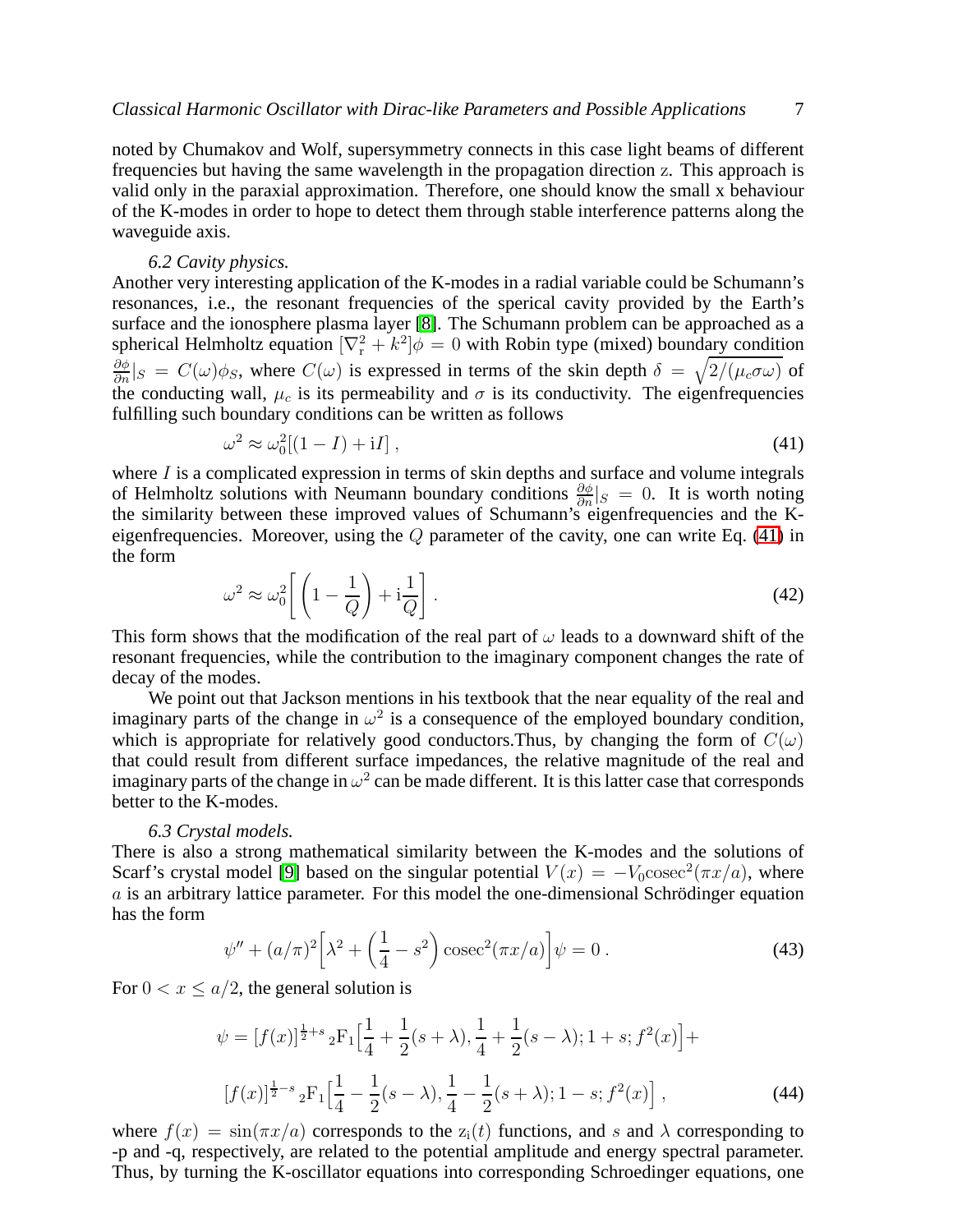could introduce another analytical crystal model with possible applications in photonics crystals.

#### *6.4 Cosmology.*

Two of the authors applied the K-mode approach to barotropic FRW cosmologies [\[10\]](#page-9-3). K- Hubble cosmological parameters have been introduced and expressed as logarithmic derivatives of the K-modes with respect to the conformal time. For  $K \to 0$  the ordinary solutions of the common FRW barotropic fluids have been obtained.

It is also worth noticing the analogy of the nonzero K oscillator case with the phenomenon of diffraction of atomic waves in imaginary crystals of light (crossed laser beams) [\[11\]](#page-9-4). In fact, the K parameter is a counterpart of the modulation parameter Q introduced by Berry and O'Dell in their study of imaginary optical gratings. Roughly speaking, the nonzero K modes could ocurr in an *imaginary crystal of time* that could occur in some exotic astrophysical conditions.

# **7**. *Conclusion*.

By a procedure involving the factorization connection between the Dirac-like equations and the simple second-order linear differential equations of harmonic oscillator type, a class of classical modes with a Dirac-like parameters describing their damping and absorption (dissipation) has been introduced in this work. While for zero values of the Dirac parameters the highly singular fermionic modes are decoupled from their normal bosonic harmonic modes, at nonzero values a coupling between the two types of modes is introduced at the level of the matrix equation. These interesting modes are given by the solutions of the Eqs. [\(30\)](#page-5-0) - [\(33\)](#page-5-1) and in a more general way by Eqs. [\(27,](#page-5-2) 34-35) of this work and are expressed in terms of hypergeometric functions. Several possible applications in different fields of physics are mentioned as well. Finally, similar to the fact that the PT quantum mechanics can be considered as a complex extension of standard quantum mechanics, we notice that what we have done here is a particular type of complex extension of the classical harmonic oscillator.

# **Acknowledgment**

The third author wishes to acknowledge the support of CONACyT through Project J-41452 and Millennium Initiative W-8001.

## <span id="page-8-0"></span>**References**

- <span id="page-8-1"></span>[1] E. Witten, Nucl. Phys. B **188**, 513 (1981).
- <span id="page-8-2"></span>[2] H.C. Rosu and M.A. Reyes, Phys. Rev. E **57**, 4850 (1998).
- [3] V.B. Matveev and M.A. Salle, *Darboux Transformations and Solitons* (Berlin: Springer, 1990); for review see H.C. Rosu, in Proc. *Symmetries in Quantum Mechanics and Quantum Optics*, Eds. A. Ballesteros *et al* (Burgos Univ. Press, Burgos, Spain, 1999) pp. 301-315.
- <span id="page-8-4"></span><span id="page-8-3"></span>[4] T. Jacobson, Phys. Rev. D **53**, 7082 (1996).
- [5] F. Cooper, A. Khare A, R. Musto, A.Wipf, Ann. Phys. **187**, 1 (1988). See also, C.V. Sukumar, J. Phys. A **18**, L697 (1985); R.J. Hughes, V.A. Kosteleck´y, M.M. Nieto, Phys. Rev. D **34**, 1100 (1986).
- <span id="page-8-5"></span>[6] Y. Nogami and F.M. Toyama, Phys. Rev. A **47**, 1708 (1993); M. Bellini, R.R. Deza and R. Montemayor, Rev. Mex. Fís. 42, 209 (1996); B. Goodman and S.R. Ignjatović, Am. J. Phys. **65**, 214 (1997) and references therein.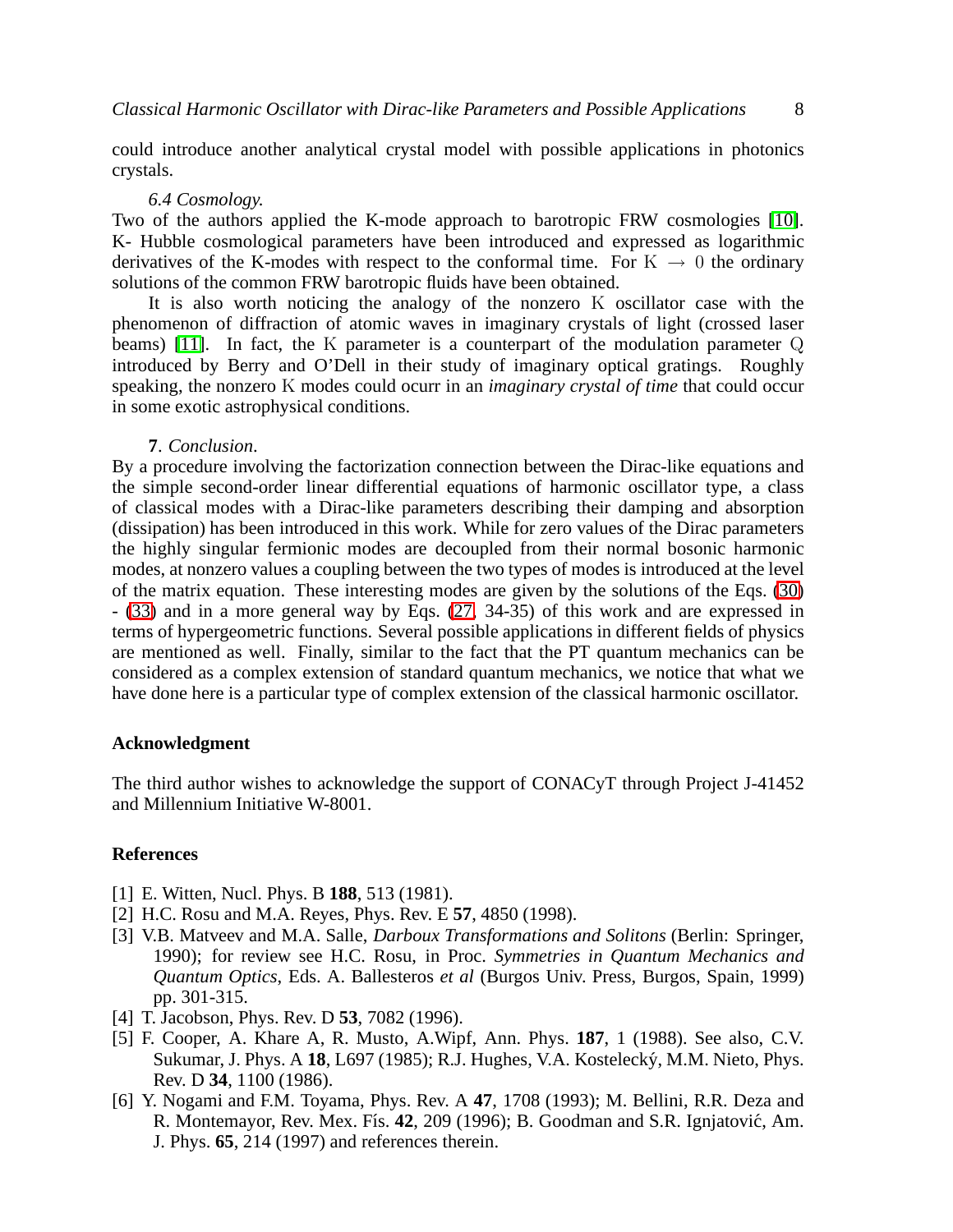- <span id="page-9-0"></span>[7] S.M. Chumakov and K.B. Wolf, Phys. Lett. A **193**, 51 (1994); E.V. Kurmyshev and K.B. Wolf, Phys. Rev. A **47**, 3365 (1993); See also, A. Angelow, Physica A **256**, 485 (1998).
- <span id="page-9-1"></span>[8] J.D. Jackson, *Classical Electrodynamics*, Section 8.9, 3d Edition (Wiley & Sons, 1999); M.F. Ciappina and M. Febbo, Am. J. Phys. **72**, 704 (2004).
- <span id="page-9-3"></span><span id="page-9-2"></span>[9] F.L. Scarf, Phys. Rev. **112**, 1137 (1958).
- <span id="page-9-4"></span>[10] H.C. Rosu and R. López-Sandoval, Mod. Phys. Lett. A **19**, 1529 (2004).
- [11] M.V. Berry and D.H.J. O'Dell, J. Phys. A **31**, 2093 (1998); M.K. Oberthaler et al., Phys. Rev. A **60**, 456 (1999).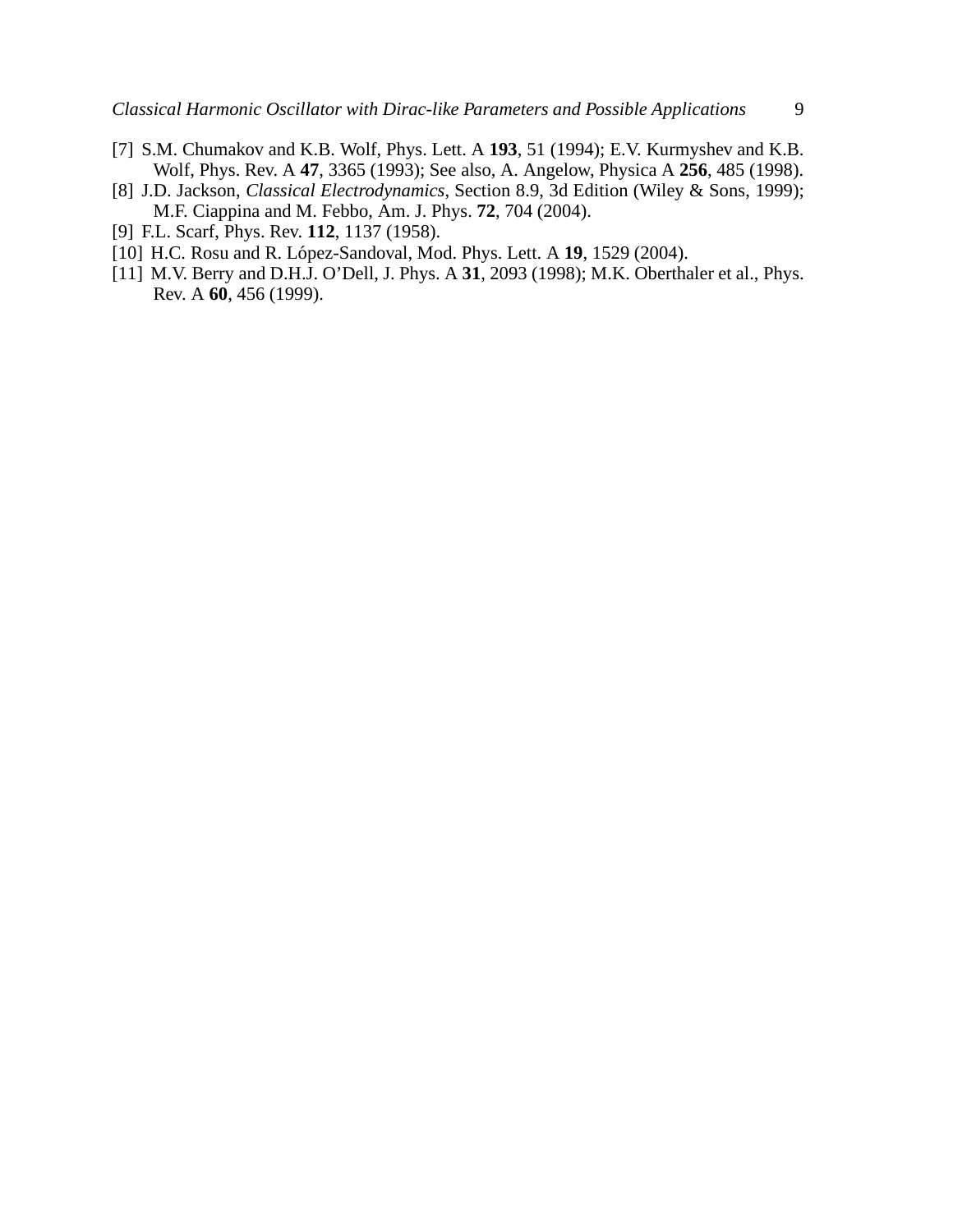

**Figure 1.** The real part of the bosonic mode  $w_2^+(y; \frac{1}{2}, \frac{1}{2})$  for  $t \in [0, 10]$  and  $K \in [0, 4]$ .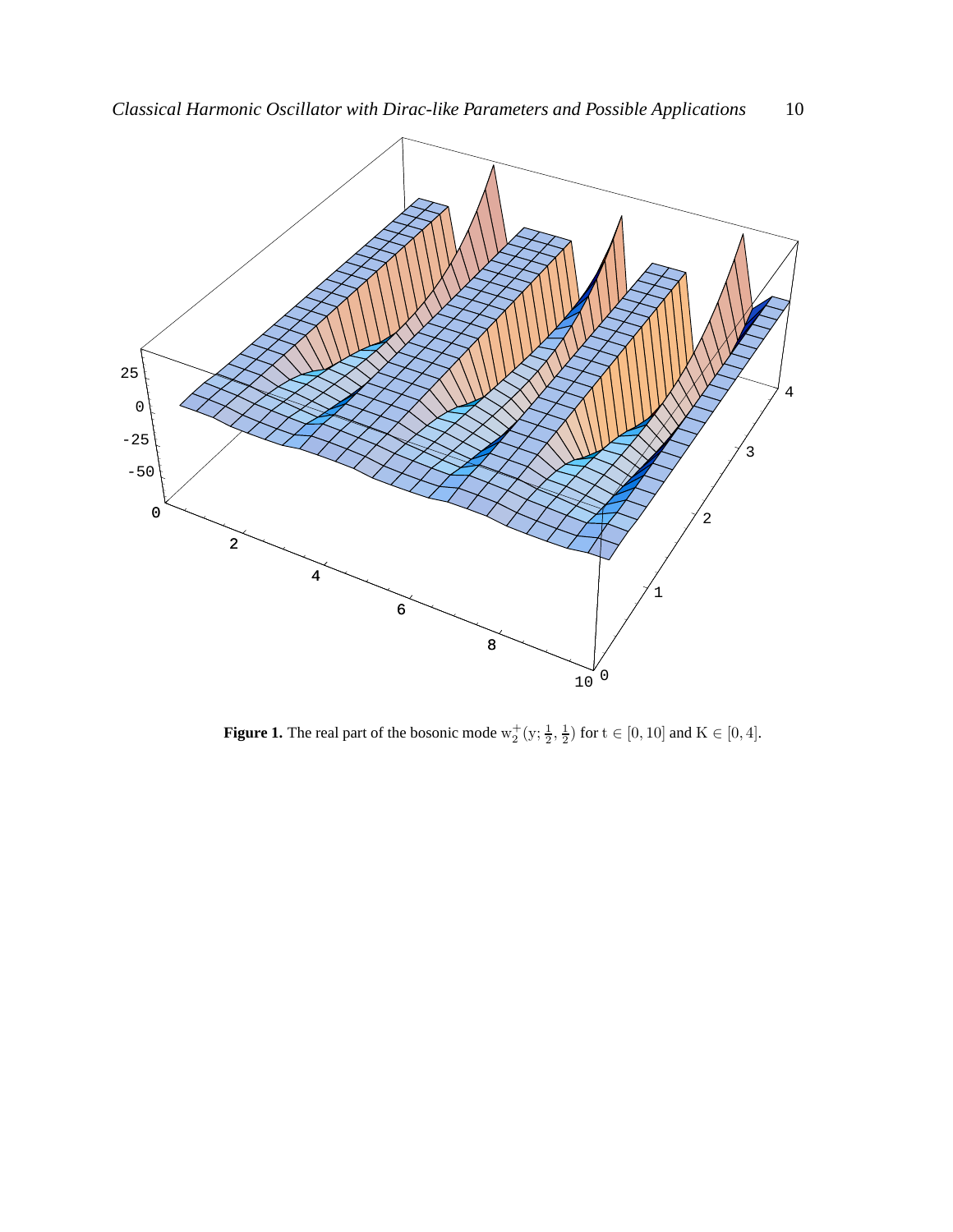

**Figure 2.** The imaginary part of the bosonic mode  $w_2^+(y; \frac{1}{2}, \frac{1}{2})$  for  $t \in [0, 10]$  and  $K \in [0, 4]$ .



**Figure 3.** The real part of the bosonic mode  $w_2^+(y; \frac{1}{2}, \frac{1}{2})$  for  $t \in [0, 20]$  and  $K = 0.01$ .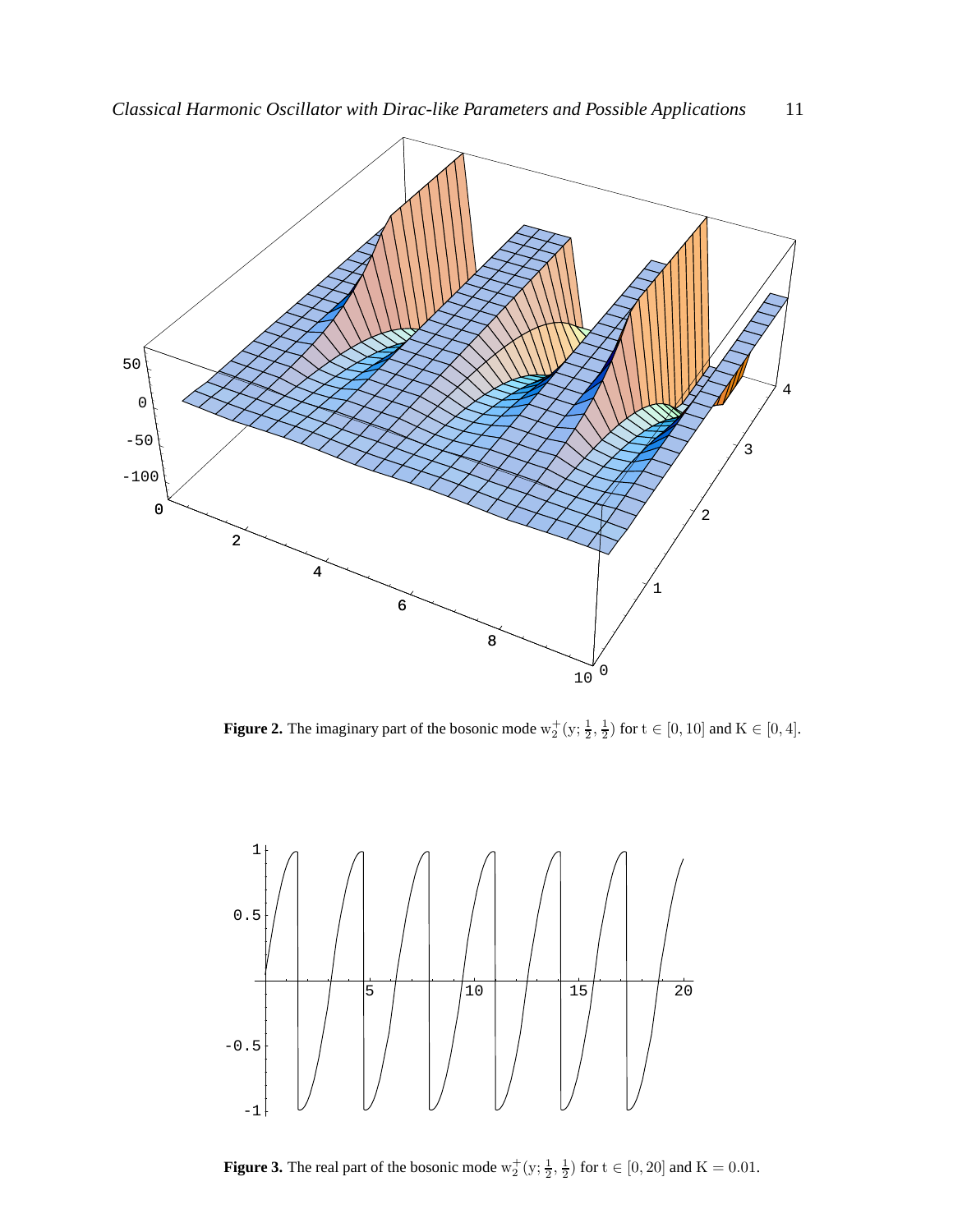

**Figure 4.** The imaginary part of the bosonic mode  $w_2^+(y; \frac{1}{2}, \frac{1}{2})$  for  $t \in [0, 20]$  and  $K = 0.01$ .



**Figure 5.** The real part of the bosonic mode  $w_2^+(y; \frac{1}{2}, \frac{1}{2})$  for  $t \in [0, 20]$  and  $K = 2$ .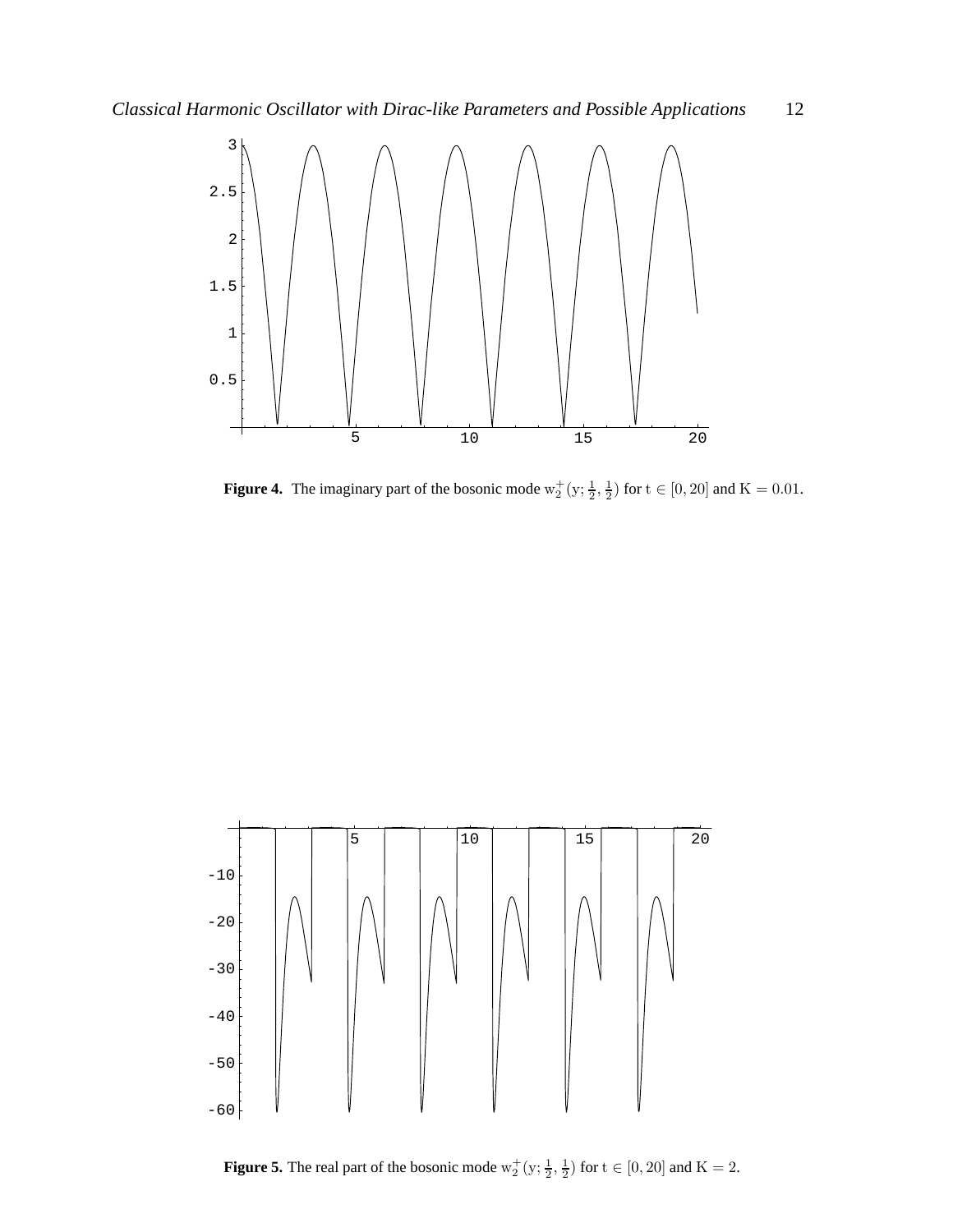

**Figure 6.** The real part of the bosonic mode  $w_2^+(y; \frac{1}{2}, \frac{1}{2})$  for  $t \in [0, 20]$  and  $K = 2$  in the vertical strip [-0.5, 0.5].



**Figure 7.** The imaginary part of the bosonic mode  $w_2^+(y; \frac{1}{2}, \frac{1}{2})$  for  $t \in [0, 20]$  and  $K = 2$ .